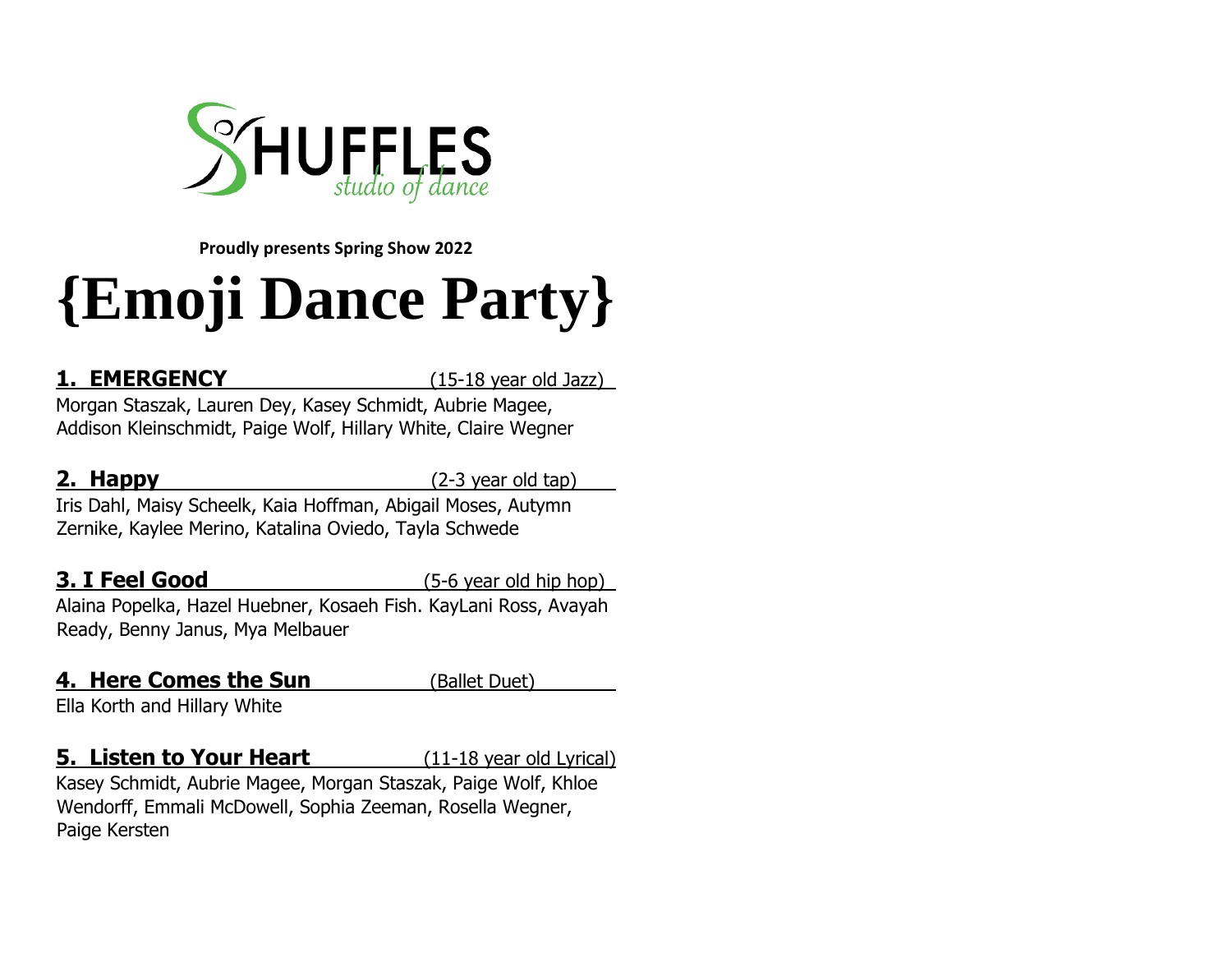### **6. I Learnt Some Jazz** (7-8 year old Hip Hop)

Sophia Erschnig, Alexis Greenwood, Lillia Gast, Nekiah Jacobs, Madison Madosh, Rylann Vele-Flennory, Ella Braatan

**7. Birthday** (9-10 year old Tap)

Tavaeh Cole, Emma Jeske, Nadia Cotter, Aubree Biertzer, Brielle Reinke, Dalisia Hezcko

### **8. Sleeping Beauty** (Pointe)

Kasey Schmidt, Aubrie Magee, Claire Wegner, Rosella Wegner, Jenna Arens

**9. I'm Leavin' on a Jet Plane** (5-6 year old Ballet) Benny Janus, Natalie Sperberg, Alaina Popelka, Lily Schmoll, Hazel Huebner, Kosaeh Fish, Rozalynn Schubert, Avayah Ready, Caroline Handrich, Natalie Sperberg, Mya Melbauer, Benny Janus

### **10. Big Girls Don't Cry** (2-3 year old Ballet)

Iris Dahl, Maisy Scheelk, Kaia Hoffman, Abigail Moses, Autymn Zernike, Kaylee Merino, Katalina Oviedo, Tayla Schwede

**11. Ruby** (7-8 year old Tap)

Aaliyah Diamond, Alexis Greenwood, Sophia Erschnig, Lillia Gast, Nekiah Jacobs, Madison Madosh, Rylann Vele-Flennory, Ava Hermann, Halley Higgins, Madalyn Sherman, Karleigha White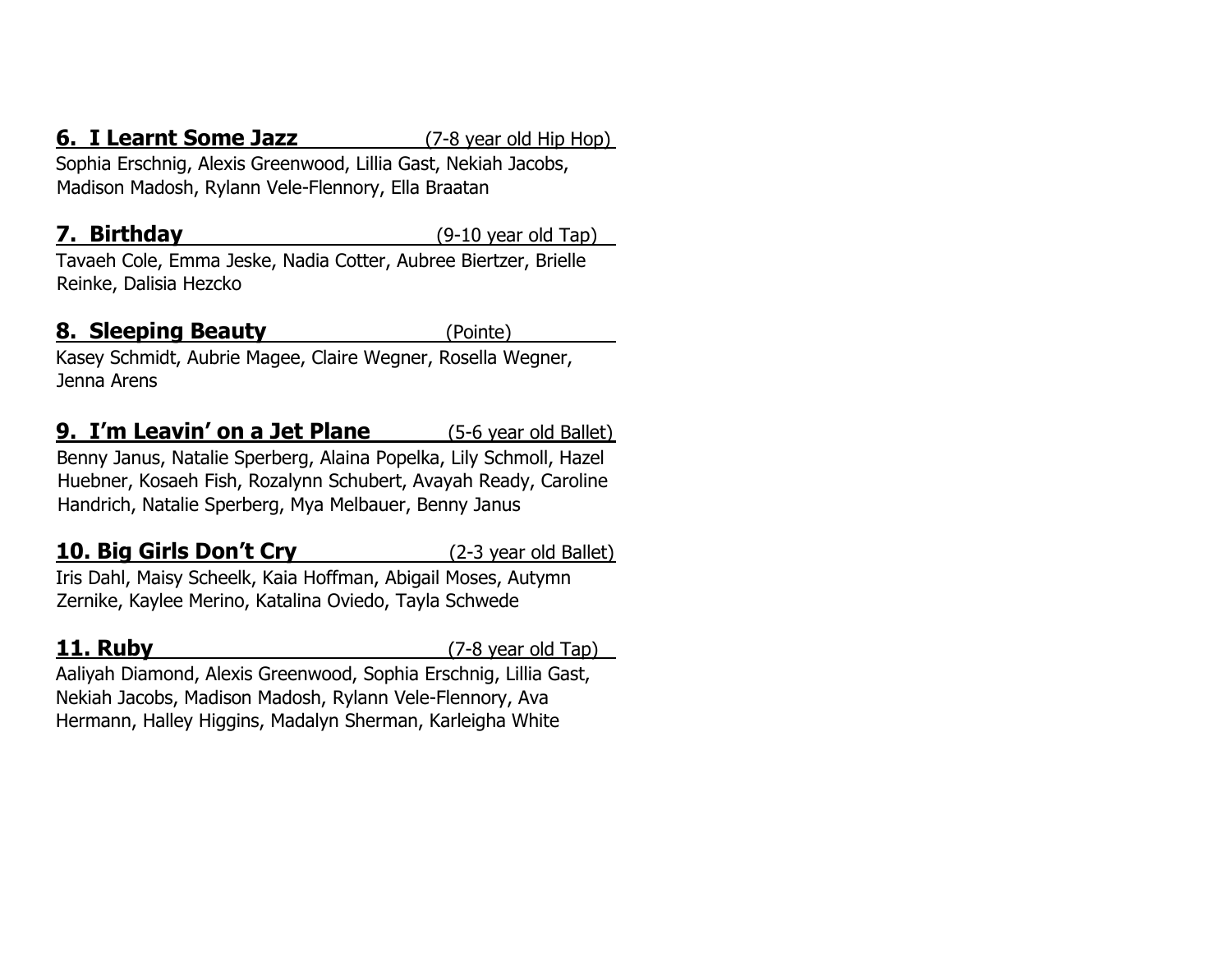### **12. What a Girl Likes** (11-18 year old Hip Hop)

Kasey Schmidt, Aubrie Magee, Morgan Staszak, Lauren Dey, Izzy Perez, Emmali McDowell, Sophia Zeeman, Ella Korth, Izzy Kuhn, Neeya Gueths, Bella Hintz

### **13. Queens Don't** (Ballet Solo)

Claire Wegner

### **14. Dear Future Husband** (9-10 year old Jazz)

Aubree Biertzer, Nieve Perez, Daisy Dueholm, Tavaeh Cole, Brielle Reinke, Layla Stemper, Nadia Cotter

### **15. Diamonds & Pearls** (5-6 year old Tap)

Benny Janus, Natalie Sperberg, Alaina Popelka, Lily Schmoll, Hazel Huebner, Kosaeh Fish, Rozalynn Schubert, Avayah Ready, Caroline Handrich, Natalie Sperberg, Mya Melbauer, Benny Janus

### **16. Heads Will Roll** (15-18 year old Tap)

Morgan Staszak, Lauren Dey, Kasey Schmidt, Aubrie Magee, Addison Kleinschmidt, Paige Wolf, Hillary White

# Intermission

Please join us in the lobby for snacks & refreshments, but please do not bring them into the auditorium!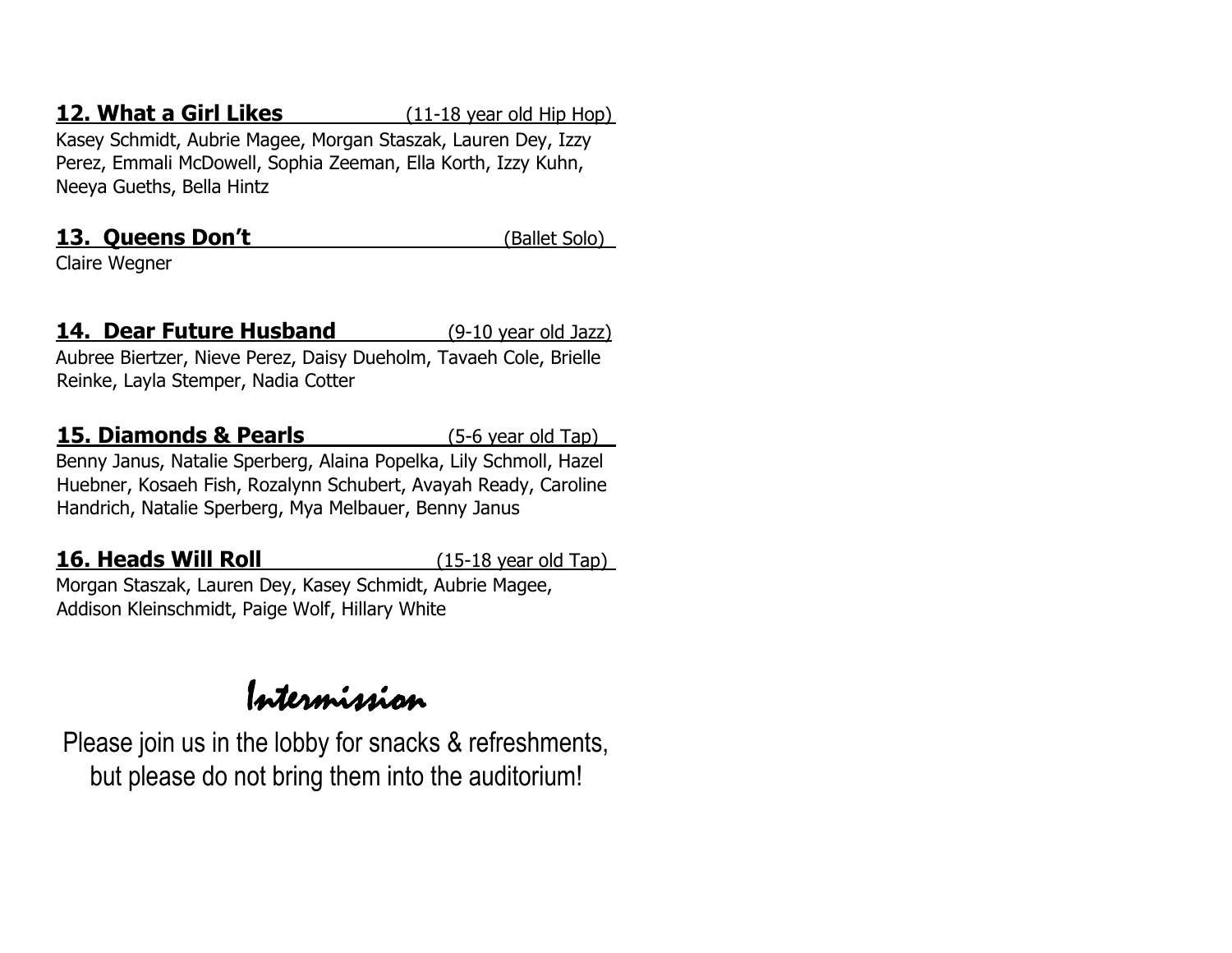**17. Betelgeuse** (Shuffles Performance Team)

Kasey Schmidt, Aubrie Magee, Morgan Staszak, Paige Wolf, Mackenzie Maas, Lauren Dey, Addisyn Kleinschmidt, Ella Korth, Sophia Zeeman, Claire Wegner, Rosella Wegner, Hillary White, Tavaeh Cole, Dalisia Heczko, Izzy Kuhn, Laryssa Hall, Karleigha White, Nekiah Jacobs, Mya Melbaur

### **18. Dance Monkey** (3-4 year old Ballet)

Emersyn Diemel, Lexi Schmoll, Nova Bochanyn, Macey Sherman, Madisyn Massingale

### **19. Itty Bitty Pretty One** (Tap Solo)

Lauren Dey

**20. You Should Be Sad** (11-18 year old Contemporary) Kasey Schmidt, Aubrie Magee, Paige Wolf, Khloe Wendorff, Emmali McDowell, Sophia Zeeman, Claire Wegner, Rosella Wegner, Paige Kersten

**21. Faith** (Tap Solo)

Morgan Staszak

### **22. Welcome to the Show** (9-10 year old Ballet)

Nadia Cotter, Daisy Dueholm, Tavaeh Cole, Brielle Reinke, Dalisia Heczko, Laryssa Hall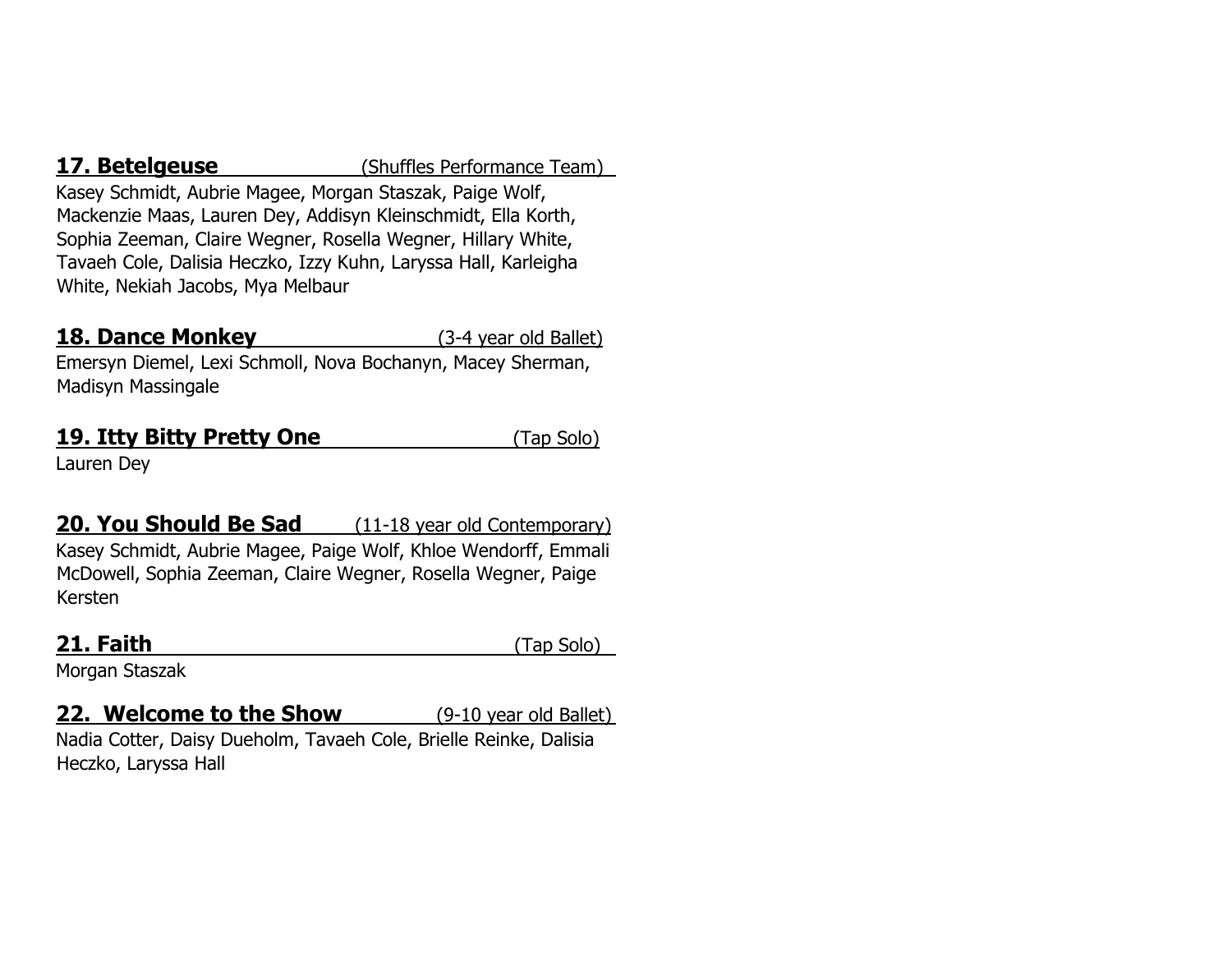**23. Shivers** (11-18 year old Tap)

Ella Korth, KK Rohr, Mariah Miller, Hayden Miller, Talia Gardner, Khloe Wendorff, Izzy Kuhn

**24. Thumbs** (7-8 year old Jazz)

Aaliyah Diamond, Alexis Greenwood, Sophia Erschnig, Lillia Gast, Nekiah Jacobs, Madison Madosh, Rylann Vele-Flenory, Ava Herrmann, Halley Higgins, Madalynn Sherman

### **25. Scooby Doo Papa** (Hip Hop Solo)

Tavaeh Cole

### **26. Make Some Noise!** (3-4 year old Tap)

Emersyn Diemel, Lexi Schmoll, Nova Bochanyn, Macey Sherman, Madisyn Massingale

**27. Applause 11-18** year old Jazz)

Ella Korth, KK Rohr, Mariah Miller, Hayden Miller, Talia Gardner, Khloe Wendorff, Neeya Gueths

### **28. Any Other Way** (7-8 year old Ballet)

Aaliyah Diamond, Alexis Greenwood, Sophia Erschnig, Lillia Gast, Nekiah Jacobs, Madison Madosh, Karleigha White, Ava Herrmann, Halley Higgins, Madalynn Sherman

**29. Yeah 3x** (9- 10 year old Hip Hop)

Aubree Biertzer, Tavaeh Cole, Dalisia Heczko, Maddie Gueths, Emma Jeske, Laryssa Hall, Aubrielle Curran, Peyton Johnson, Eva Stitchman, Layla Stemper, Addison Acker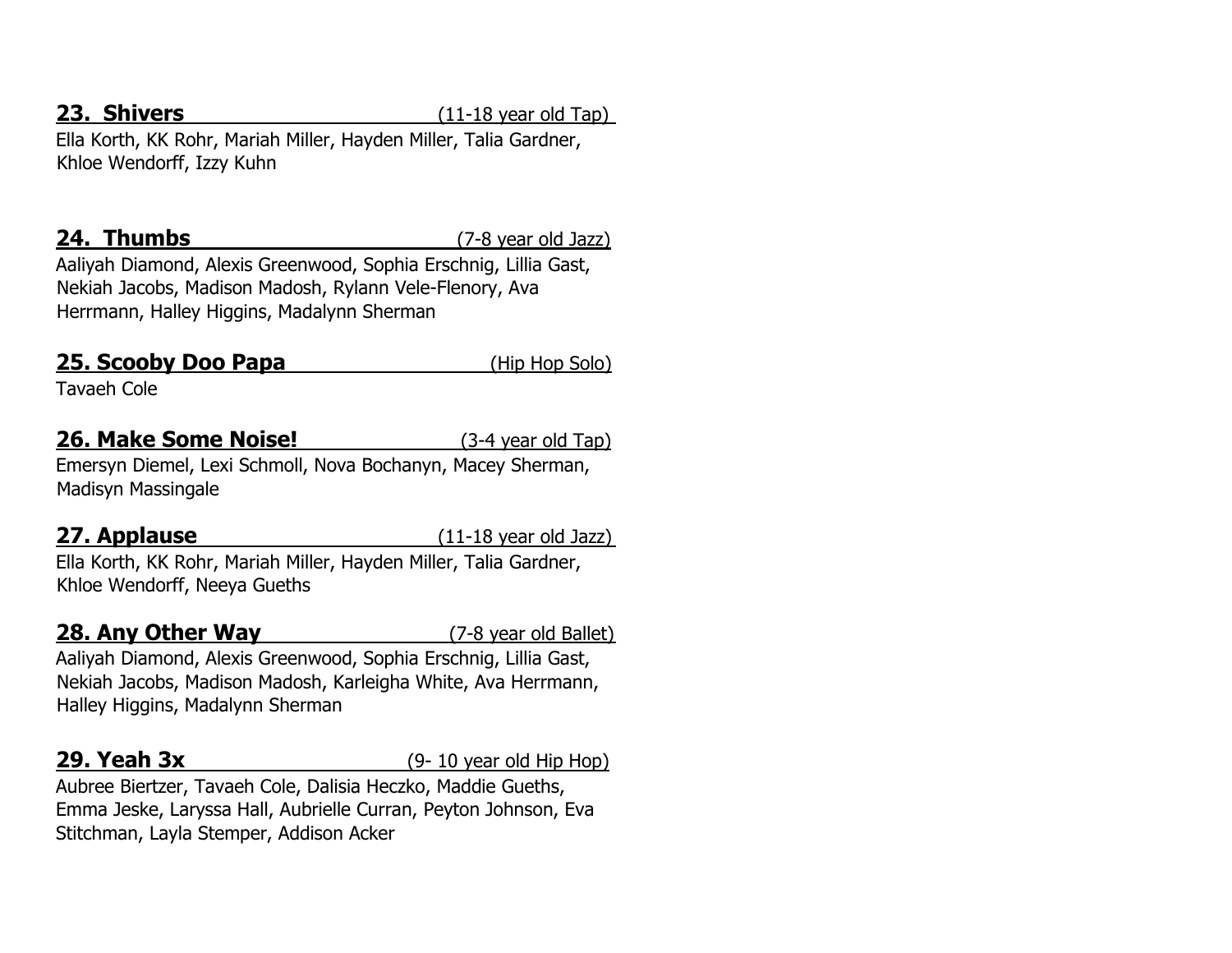**30. Flames** (11-18 year old Ballet)

Kasey Schmidt, Aubrie Magee, Morgan Staszak, Paige Wolf, Hillary White, Ella Korth, Sophia Zeeman, Ali Lemerond, Jenna Arens, Claire Wegner, Talia Gardner

### **31. Finale**

Entire Studio Featuring hip hop classes!



## **like to personally thank:**

**Rex Zentz** - a great husband that supports me and all my crazy ideas! (Also a great handyman and prop builder!)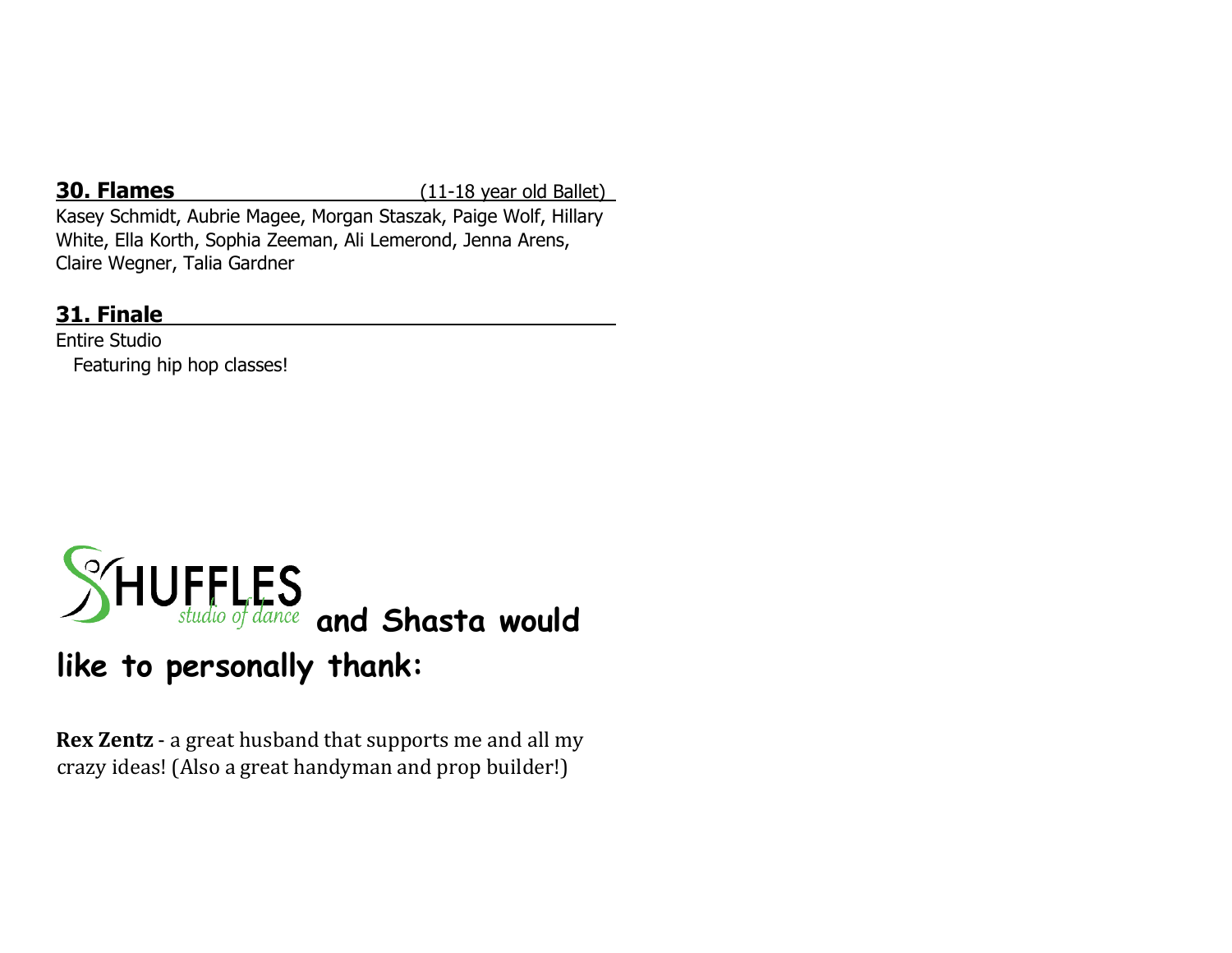**The Prey Family** - for supporting my dream, thanks Mom & Dad! (Dad, thanks for being my other handyman around the studio!)

**Miss Alissa, Miss Mimi, Miss Michelle & Miss Karlee-** for being awesome teachers and putting up with me! Don't know what I'd do without you!

**Karen Koth -** our favorite bookkeeper-secretaryseamstress-and more! Thank you for keeping us all on track! You spoil us!

**Angie Franzen** - for all the awesome recital logo designs

**Matt & Kassie Schroeder -** Total Image Photography

**Bolin's Speedy Tee's –** recital T-Shirt printing

**PMG Productions**- DVD's

**Shawano Community High School** - for letting us use their beautiful auditorium!

**All of the people who helped out backstage and at intermission, thank you, it is greatly appreciated!**